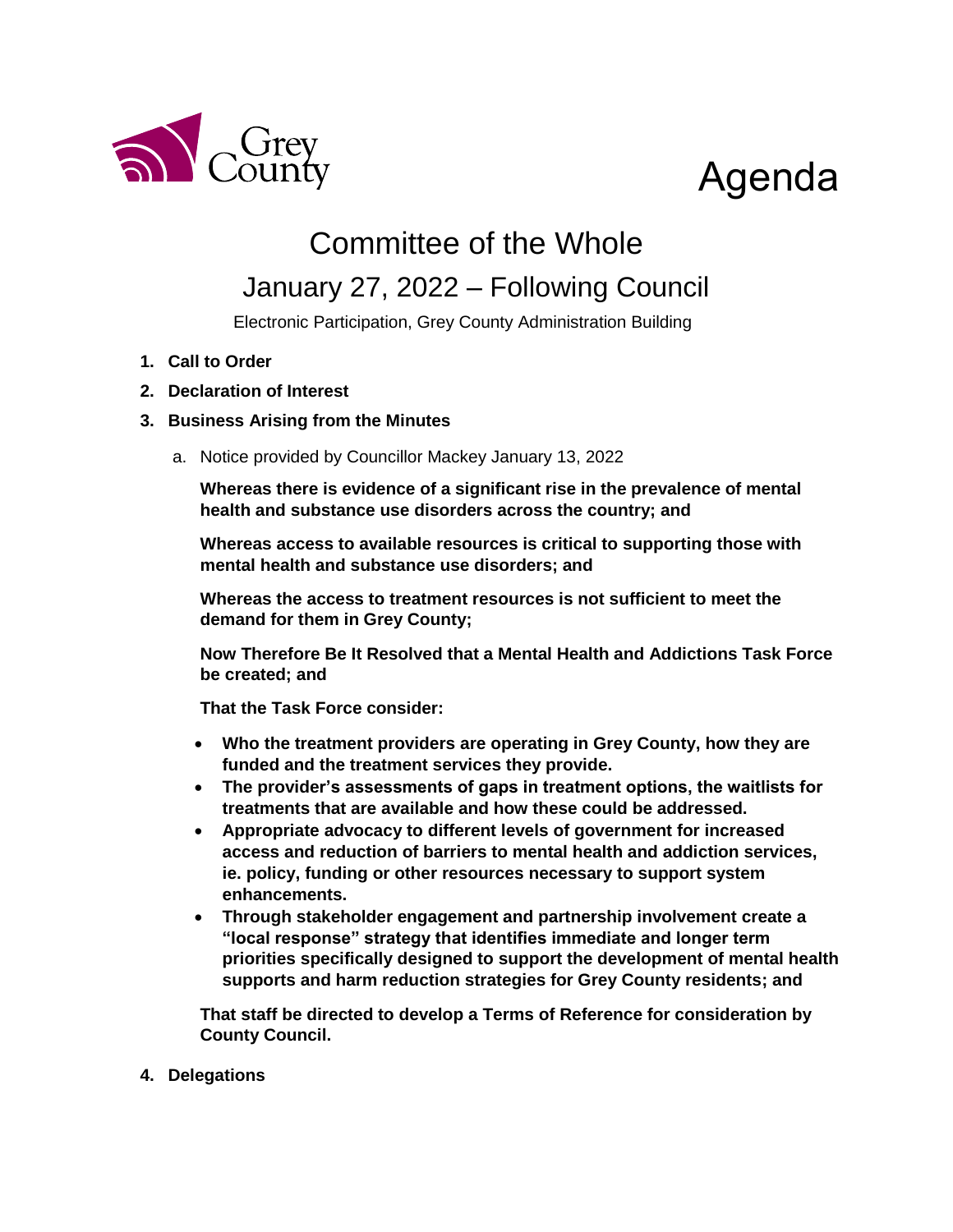| 10:30 AM | Tanya Roberts, Bruce – Grey Community and Safety Well Being Plan<br>Coordinator |
|----------|---------------------------------------------------------------------------------|
|          | <b>Community Safety and Well Being Plan</b>                                     |
| 10:50 AM | Rob Peacock, CEO and John Leckie, Chair – Meaford Hospital<br>Foundation        |
|          | Update from the Meaford Hospital Foundation                                     |

#### **5. Determination of Items Requiring Separate Discussion**

**6. Consent Agenda**

**That the following Consent Agenda items be received; and**

**That staff be authorized to take the actions necessary to give effect to the recommendations in the staff reports; and**

**That the correspondence be supported or received for information as recommended in the consent agenda.**

a. Correspondence from the Ministry of Municipal Affairs and Housing – Legislative Updates

**That the correspondence from the Ministry of Municipal Affairs and Housing regarding notification of legislative updates be received for information.** 

b. FR-CW-04-22 Quarterly Purchasing Report – Quarter 4 of 2021

**That Report FR-CW-04-22 Quarterly Purchasing Report Quarter 4 of 2021 be received for information.** 

c. Affordable Housing Task Force minutes dated January 14, 2022

**That the Affordable Housing Task Force minutes dated January 14, 2022 be adopted as presented; and**

**That the following resolutions contained therein be endorsed:**

- **i. That Report HDR-AF-02-21 regarding the request for proposal for architectural services for 396 14th Street Owen Sound project be received for information.**
- **ii. That the correspondence and resolution from the County of Huron regarding the homelessness crisis and need for program support be received for information.**
- d. Grey County Joint Accessibility Advisory Committee minutes dated January 17, 2022